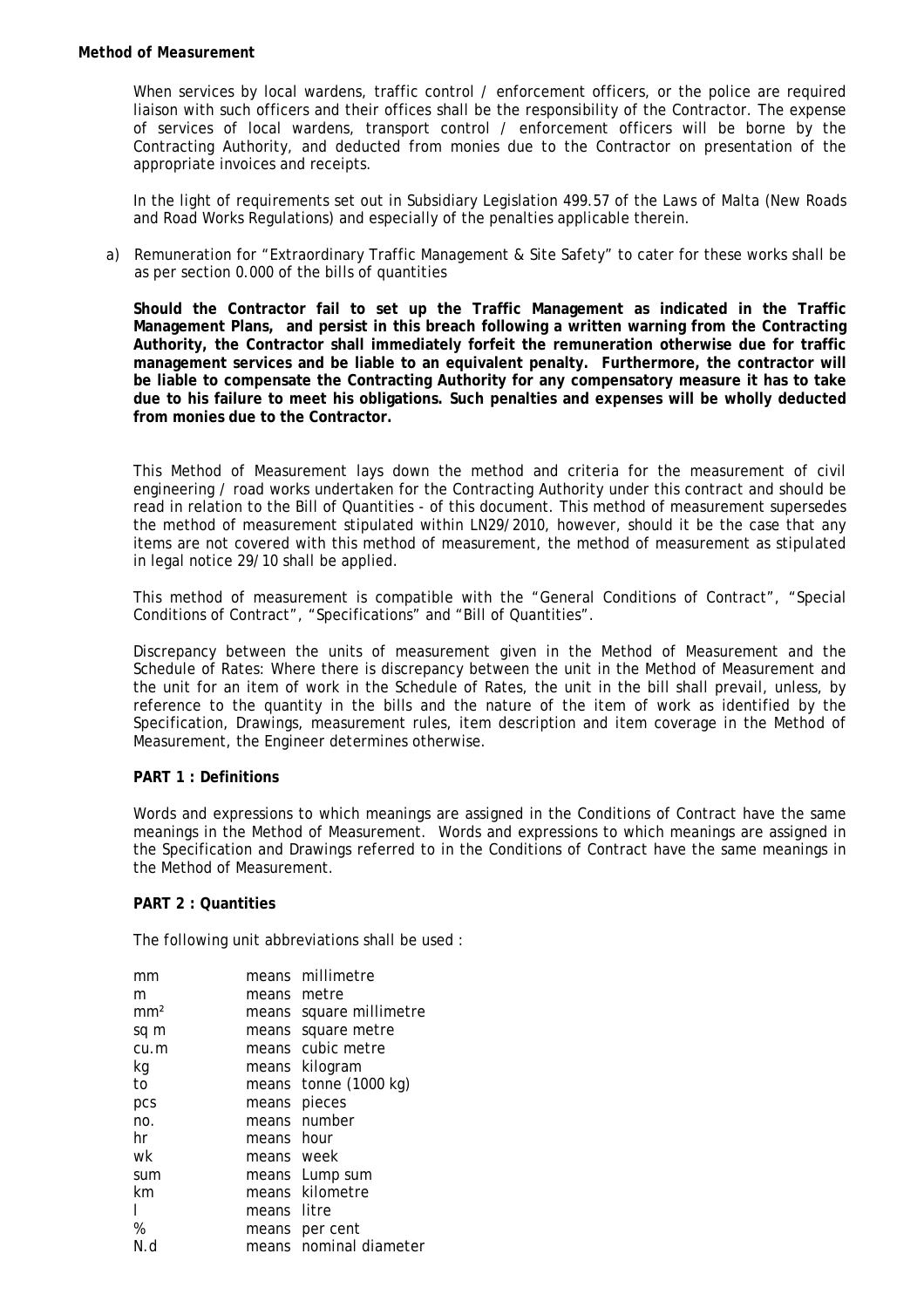If it is intended that an item of work is to be paid as a lump sum, "no." or "number" shall be used as the unit of measurement for such an item of work.

Work shall be measured net as fixed in position except where otherwise stated.

Dimensions used in calculating quantities shall be taken to the nearest 10mm (i.e. 5mm and over shall be regarded as 10mm and less than 5mm shall be disregarded).

Quantities measured in tonnes shall be given to two places of decimals.

Unless otherwise stated, where minimum deductions for voids are dealt with in this document they shall refer only to openings which are within the boundaries of measured areas. Openings or which are at the boundaries of measured areas shall always be the subject of deduction irrespective of size.

The rate inserted against an item of work in the bills within the Schedule of Rates shall be deemed to be the full inclusive value of executing, completing, maintaining and/or supplying such item of work including any incidental work thereto, unless expressly stated otherwise elsewhere in the same Schedules. The rates inserted against the items of work in the Schedule of Rates shall include, but are not limited to, the following:

- (i) provision of labour and costs in connection therewith;
- (ii) provision of plant and costs in connection therewith;
- (iii) the supply, transportation, handling and storage of materials and goods;
- (iv) multiple handling of any kind;
- (v) sampling and testing and costs in connection therewith;
- (vi) assembling, fixing, erecting, installing or placing of materials and goods in position;
- (vii) preparation of surfaces and other preparatory work for follow-on activities;
- (viii) wastage, bulking, shrinkage and the disposal of surplus material;
- (ix) temporary protection and its subsequent removal;
- (x) temporary Works, including design, where necessary;

 (xi) taking precautions and measures as far as is reasonable and practical to prevent interference with or damage to existing structures and utilities, roads, footpaths and paved areas, watercourses and drainage systems, public and private vehicular and pedestrian accesses, trees and including the provision of alternative access, if necessary;

 (xii) keeping the Works where necessary, and as near as may be practical, free of water and protected from damage due to water and from weather conditions which may adversely affect the Works, and taking measures to prevent flotation of new or existing structures;

 (xiii) taking all measures required to execute the work as affected by non tidal open water or tidal water;

(xiv) provision of working space and upholding the sides of excavations;

(xv) carrying out trial mixes, trial runs and all other trials, demonstrations and mock-ups;

(xvi) completion of formation and earthwork final surfaces;

 (xvii) recording, taking readings, measurements and observations, and submitting to the Engineer all drawings, details of procedures and methods of construction to be used, technical literature, test certificates and any other documents or information required to be submitted under the Contract;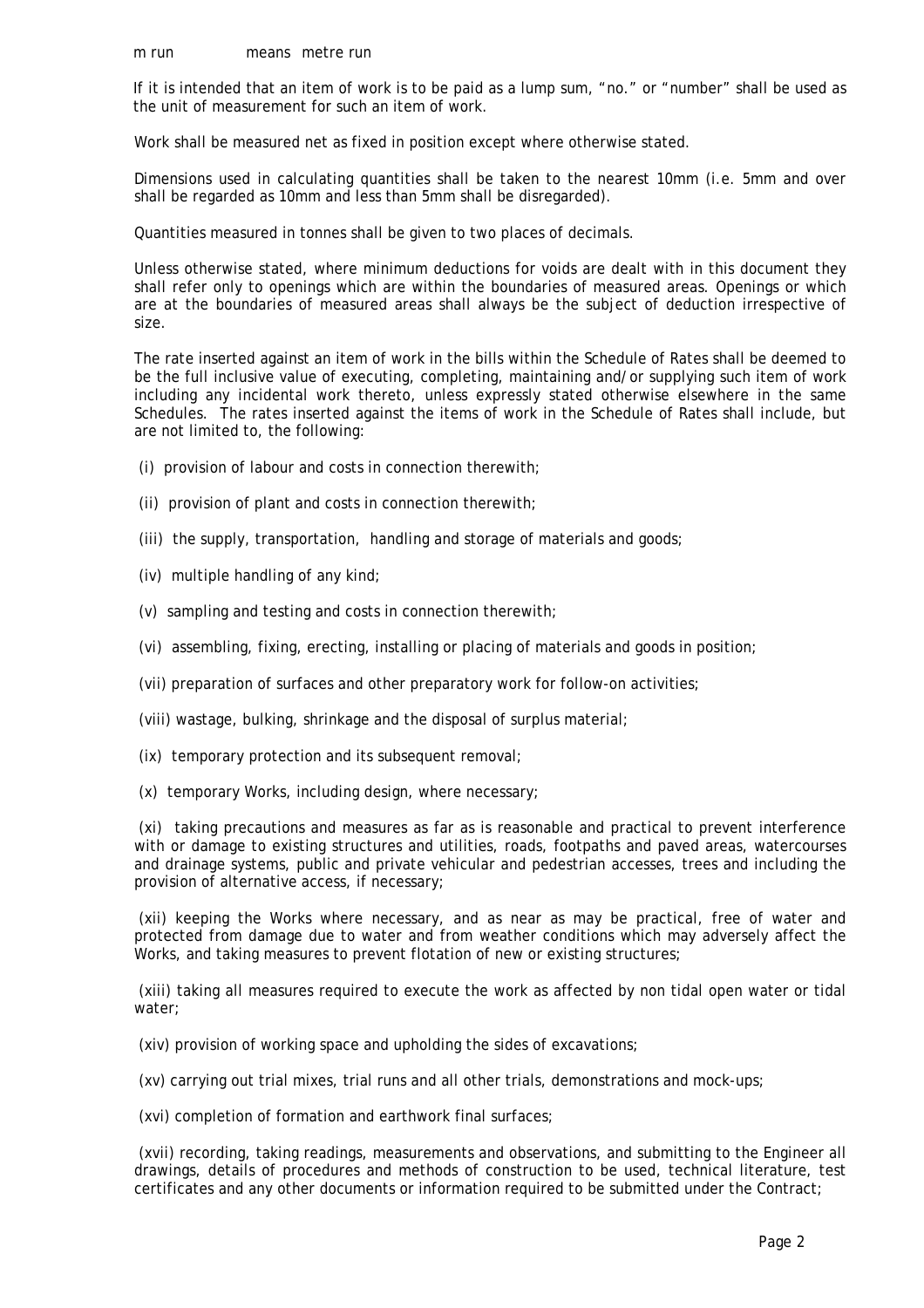(xviii) in the case of materials supplied by the Contracting Authority, return of the surplus;

 (xix) in the case of plant and equipment supplied by the Contracting Authority, protection, maintenance and repair of such plant and equipment while it is on the Site, costs in connection with operating such plant and equipment, and return of plant and equipment to the Employer or replacement of such plant and equipment if it is damaged beyond repair or lost;

 (xx) notifying, making arrangements and liaising with all relevant Government Departments, authorities or other interested parties to obtain and maintain all licences and permits necessary for the execution of the Works, and costs in connection therewith including the costs of complying with the terms and conditions of the licences and permits;

 (xxi) liabilities, obligations and risks involved in the execution of the Works set forth or reasonably implied in the Contract;

(xxii) establishment charges, overheads and profit.

The measurement of work shall be computed from site measurements. If any item coverage includes reference to work which is the subject of item coverages elsewhere in the Method of Measurement, then the combined item coverages shall apply.

General Attendance in connection with Nominated Sub-contractors shall include for affording the use of existing work space, access, temporary roads, erected scaffolding, working shelters, staging, ladders, hoists, storage, latrines, messing, welfare and other facilities existing on Site and the provision of protection, water, telephone, electricity for lighting, and clearing away rubbish and debris arising from the work.

Except for those tests provided for as separate items of work in the Bill of Quantities as Applicable, the rates submitted in the Bills of Quantity shall be deemed to include for the cost of carrying out all tests on materials and workmanship specified in this Contract, including but not limited to, the cost of packing and transport required for delivering samples to and collecting from the place of testing.

## **PART 3 : Units and Method of Measurement**

1.0 Traffic Management (including signboards)

This shall not be measured but rates quoted are to included in the relevant items in the Bill of for all traffic management and safety measures required.

## 2.0 Hoarding & Temporary Fences

This shall not be measured but rates quoted are to include for all traffic management and safety measures required.

#### 3.0 NOT USED

- 4.0 General Site Clearance
- 4.1 The units of measurement shall be : (i) general site clearance of the Site ......number. (ii) removal of disused sewers, drains or ducts ......metre run.
- 4.2 The removal of disused sewers, drains or ducts below existing ground surface shall be measured only where the disused sewers, drains or ducts will not be removed as part of the excavation measured elsewhere.
- 4.3 The items for general site clearance of the Site shall, include for :

 (a) demolition, breaking up and removal of signs, lamp standards, fences, walls and disused ducts, pipes, sewers or drains above ground level and superficial obstructions affected by the Works;

 (b) pruning of trees, grubbing up stumps and roots, filling stump and root holes with fine fill material and compacting;

(c) uprooting of trees, shrubs and plants;

(d) disposal of surplus material;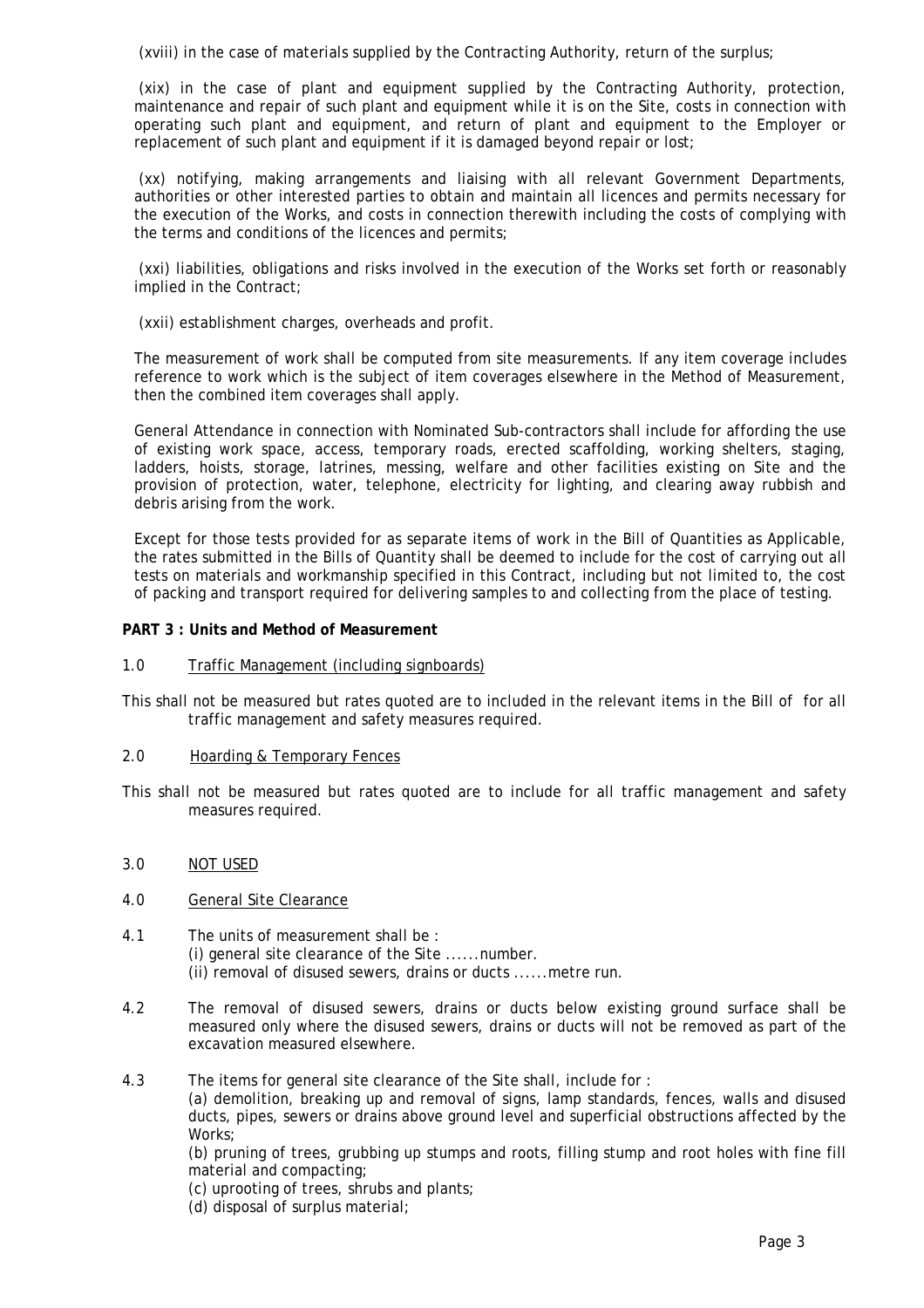(e) disconnecting and sealing utilities, and recording the position of sealed utilities;

 (f) making good of severed ends of existing fences, walls, utilities and other items, including fixing posts at ends of strained fences and restraining fences;

 (g) making good of damage to buildings and other surfaces caused by the removal of signs, fences, lamp standards and the like.

- 4.4 The items for the removal of disused sewers, drains or ducts shall, include for :
	- (a) excavation in any material;
	- (b) removal of associated manholes, catchpits, gullies, drawpits and the like;
	- (c) preliminary site trials of blasting;

 (d) loosening or breaking up by blasting or other means sewer, drain or duct of whatever type of construction, together with any bed, haunch or surround;

- (e) cutting through reinforcement;
- (f) trimming the bottom and sides of excavation and clearing away loose rock;
- (g) backfilling with suitable material from any source and compaction;
- (h) disposal of surplus material;
- (i) sealing the ends of sewers or drains.
- 5.0 NOT USED
- 6.0 Drilling and Boring
- 6.1 The unit of measurement shall be : (i) drilling, boring ......metre run.
- 6.2 The measurement of drilling and boring shall be the drilled or bored length of the hole.
- 6.3 The items for drilling, boring and probing shall, include for :
	- (a) water, compressed air or other drilling fluid;
		- (b) casing to hole;

(c) backfilling the hole, reinstating and marking position;

 (d) taking readings, measurements and observations, and recording and supplying the logs of each drillhole or borehole to the Engineer.

- 7.0 Trial Holes
- 7.1 The unit of measurement shall be : (i) trial hole, inspection pit, in any material ......number.
- 7.2 Measurement shall only be made for trial pits and inspection pits excavated on the specific instruction of the Engineer, and not for pits excavated in meeting the Contractor's obligations to establish the locations of existing utilities and underground features.
- 7.3 The items for trial holes and inspection pits shall, include for :
	- (a) access;
	- (b) excavation in any material;
	- (c) saw-cutting and cutting through reinforcement;
	- (d) disposal of surplus excavated material;
	- (e) temporary fencing;
	- (f) backfilling, compaction and reinstatement;

 (g) taking readings, measurements and observations, and recording and supplying the log of each trial hole to the Engineer;

- (h) taking photographs and submitting to the Engineer.
- 8.0 Sewers, Drains, Piped Culverts, ducts and trench drains
- 8.1 The units of measurement shall be : (i) sewers, drains, piped culverts, ducts, trench drains ......metre run. (ii) connections to existing sewers, drains, ducts, trench drains, culverts, watercourses, manholes, other chambers and drawpits ......number.
- 8.2 The measurement of sewers, drains, piped culverts, ducts and trench drains shall be the summed lengths of the categories described within each depth range.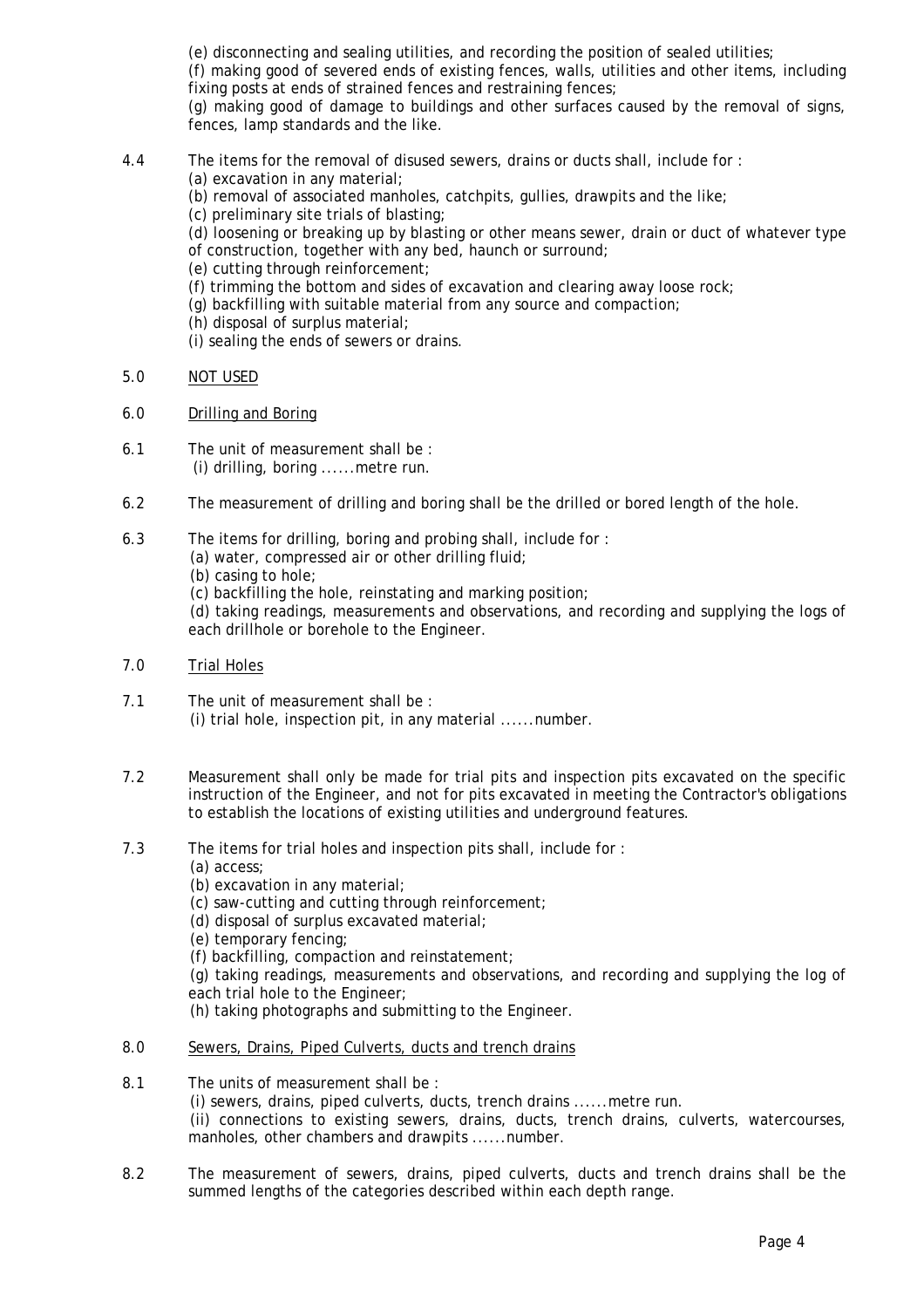- 8.3 Length shall be measured along the centreline between the following terminations: (i) the external face of manhole or other chamber, gully or headwall; (ii) the intersection of the centreline of the pipes at pipe junctions; (iii) the position of the termination shown on the Drawings;
	- (iv) the point at which the depth range changes.

8.4 Depths of sewers, drains, piped culverts and ducts in trenches and trench drains shall be the vertical measurement between the invert of the pipe or duct and the following :

 (i) where the invert level is below the existing ground surface - the existing ground surface, except that where the earthworks final surface is below the existing ground surface the measurement shall be taken to the earthworks final surface;

 (ii) where the invert is at or above the existing ground surface - the earthworks final surface; (iii) where a length of pipeline in or beneath areas of fill is not permitted to be constructed until a specified minimum level of cover is obtained then notwithstanding paragraphs 8.4 (i) and (ii) above - to the specified minimum level of cover or the earthworks final surface whichever is the lower.

8.5 The items for sewers, drains, piped culverts, ducts and trench drains shall, include for : (a) ascertaining nature, location and size of existing utilities prior to commencement of excavation;

 (b) inspecting pipes, joints and fittings immediately before and immediately after installation and repairing damage;

 (c) thrust pits and thrust blocks for pipe jacking, including additional excavation and removal and reinstatement;

(d) mastic filler and anticorrosion tape when directed;

(e) fixings, hangers, stools and other supports;

(f) formwork;

(g) cleaning and checking bore, linearity and joints;

(h) draw wires, plugs, marker blocks and identification tapes;

 (i) movement joints to concrete beds, haunches and surrounds and compressible padding between pipes and supports;

(j) in the case of pipes not being jointed, sealing the ends of pipes.

8.6 The items for connections to existing sewers, drains, ducts, trench drains, culverts, watercourses, manholes, other chambers and drawpits shall, include for : (a) locating existing sewers, drains, ducts or trench drains;

(b) breaking into existing sewers, drains, ducts or trench drains and dealing with the existing

flow;

- 9.0 Manholes, Gullies, Catchpits, Other Chambers and Drawpits
- 9.1 The unit of measurement shall be : (i) manholes, gullies, catchpits, other chambers, drawpits ......number.
- 9.2 The measurement shall be of the complete manhole, gully, catchpit, other chamber and drawpit.
- 9.3 Depths of manholes shall be the distance between the top surface of the cover and the invert of the main channel. Depths of catchpits, drawpits and other chambers shall be the distance between the top surface of the cover or grating and the uppermost surface of the base slab.
- 9.4 The items for manholes, catchpits, gullies, other chambers and drawpits shall include for : (a) ascertaining nature, location and size of existing utilities prior to commencement of excavation;

(b) excavation in any material except rock and artificial hard material;

 (c) forming channels and benchings, and building in pipe connections, including fittings and pipes;

(d) backdrops;

(e) footholes, step irons, access ladders and safety chains;

 (f) covers, frames, gratings, overflow weirs and lifting keys (unless otherwise stated in the specific item within the schedule of rates);

(g) surround;

(h) blinding layer;

(i) formwork and moulds;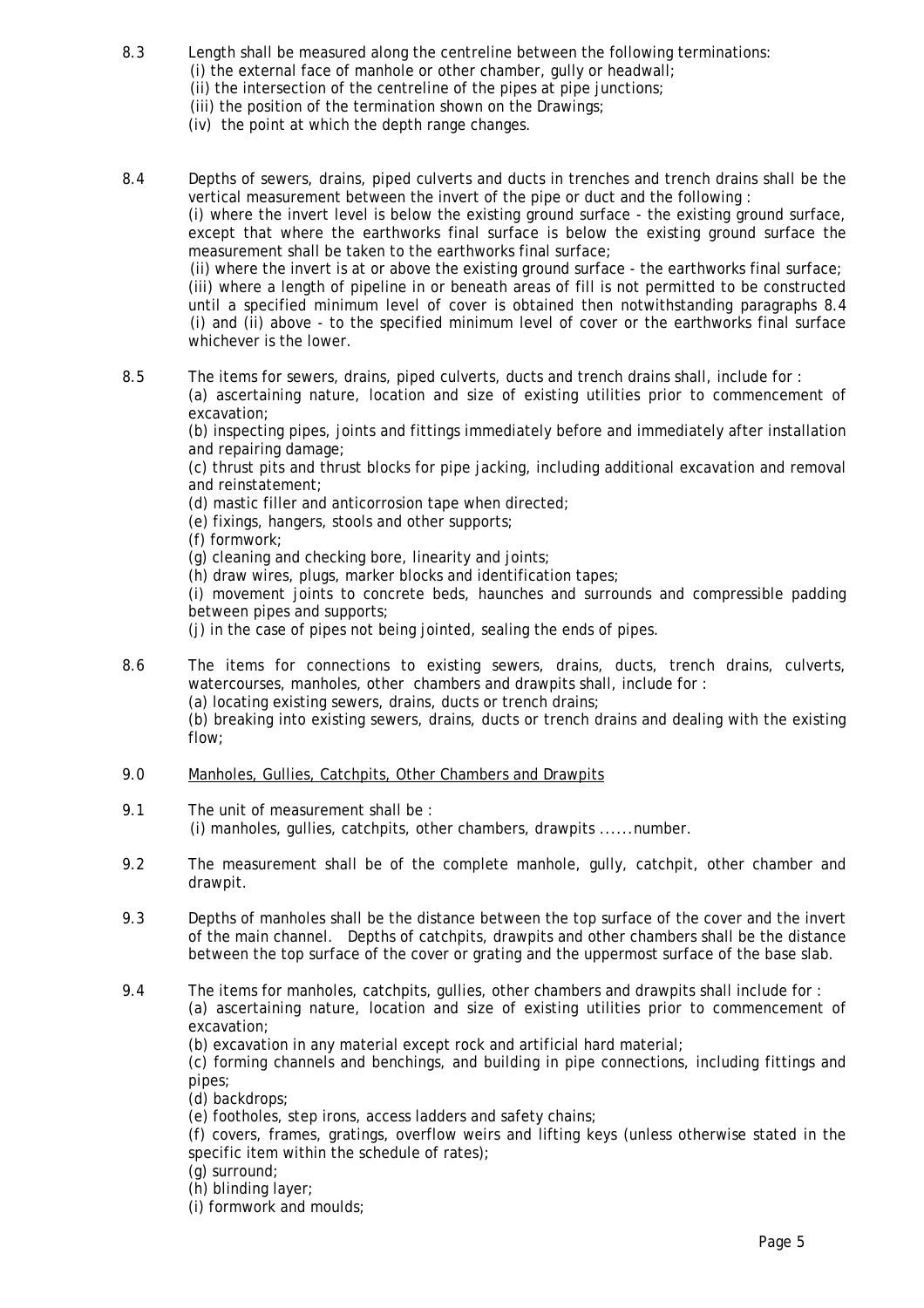- (j) reinforcement as per drawings;
- (k) disposal of surplus excavated material;
- (l) completion of formation.
- 10.0 Excavation
- 10.1 The unit of measurement shall be : (i) excavation in any material ......cubic metre.
- 10.1 The measurement shall be the volume of the voids formed by the removal of the material within the widths, lengths and depths required for sewers, drains, piped culverts, ducts, trench drains, headings, manholes, gullies, catchpits, other chambers, drawpits, drainage channels and the like.
- 10.2 The items for excavation in any material shall, include for :
	- (a) saw-cutting and cutting through reinforcement;
	- (b) trimming;
	- (c) making good overbreak;
	- (d) supports of excavation;
	- (e) working around supports during backfilling.
- 10.3 Blasting is not permitted.
- 11.0 Adjustment of Level of Covers to existing Manhole and other Chambers
- 11.1 The unit of measurement shall be : (i) raise existing cover, lower existing cover ......number
- 11.2 The items for the adjustment of the level of covers to existing manholes and other chambers shall, include for :
	- (a) taking up and storing covers and frames;
	- (b) excavation in any material, breaking out, the provision of materials and construction of the manhole or other chamber to new level, including extending or cutting steel bar reinforcement, step irons and ladders;
	- (c) taking covers and frames from store, and reinstallation;
	- (d) backfilling and compaction;
	- (e) disposal of surplus excavated material;
	- (f) making good surrounding surfaces;
	- (g) maintaining existing flow.
- 12.0 Geotextile filter
- 12.1 The unit of measurement shall be : (i) geotextile filter ……square metre.
- 12.2 The measurement shall be the area of the surface to which the geotextile filter is applied.
- 12.3 The items for geotextile filter shall, include for : (a) preparation of the surface to receive the geotextile filter; (b) cutting, lapping and jointing.
- 13.0 Pipes
- 13.1 The unit of measurement shall be :
	- (i) pipes ......metre run
	- (ii) joints and connections ......number
	- (iii) valves, bends, junctions, tees, tapers, special fittings and other stated fittings ......number
- 13.2 The measurement of pipes shall be the summed lengths of the categories described within each depth range. Length shall be measured along the centreline through pipe fittings, valves and joints, with tapers included under the diameter of the larger pipe, between the following terminations :

(i) the external face of manhole or other chamber or headwall;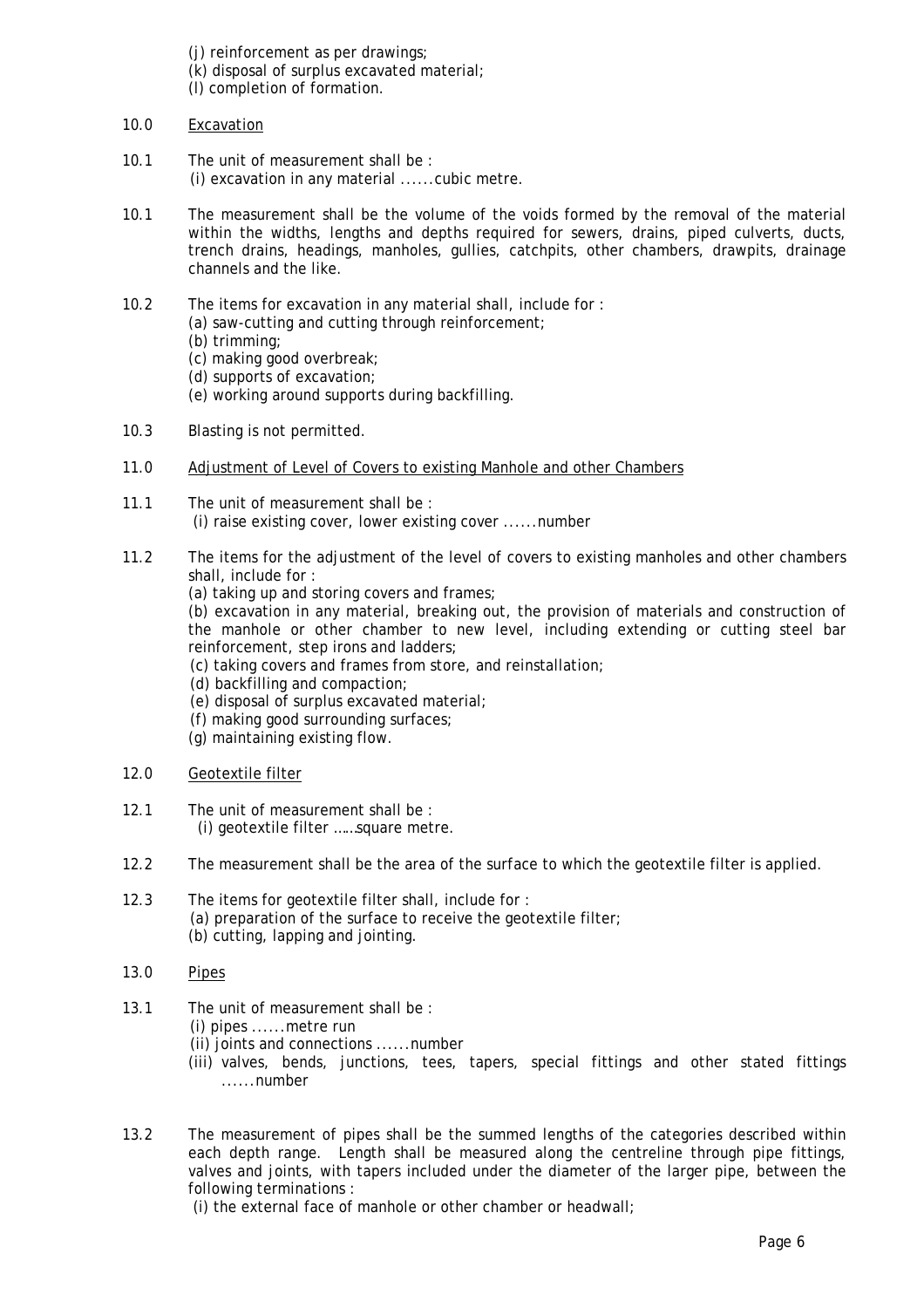- (ii) the intersection of the centreline of the pipes at pipe junctions;
- (iii) the position of the termination indicated on the Drawings (when available);
	- (iv) the point at which the depth range changes;
	- (iv) for pipes within chambers, the external faces of the chambers.
- 13.3 For pipes in trenches, depths shall be the vertical measurement between the invert level of the pipe and the following : (i) where the invert level is below the existing ground surface - the existing ground surface, except that where the earthworks final surface is below the existing ground surface the measurement shall be taken to the earthworks final surface; (ii) where the invert is at or above the existing ground surface - the earthworks final surface; (iii) where a length of pipeline in or beneath areas of fill is not permitted to be constructed

until a specified minimum level of cover is obtained, then notwithstanding paragraphs

- 13.3 (i) and (ii) above to the specified minimum level of cover or the earthworks final surface, whichever is the lower.
- 13.4 The items for pipes shall, include for :

 (a) ascertaining nature, location and size of existing utilities prior to commencement of excavation;

(b) excavation in any material;

(c) access shafts to headings and their subsequent reinstatement;

(d) cutting and laying;

 (e) inspecting pipes and joints immediately before and immediately after pipelaying and repairing damage;

(f) recording, staking and labelling of junctions and terminations, chainages and levels;

 (g) internal and external protection, including repairing internal and external protection at joints and damaged areas;

(h) temporary stoppers to ends of pipes already laid;

- 14.0 Excavation
- 14.1 The unit of measurement shall be : (i) excavation ......cubic metre.
- 14.2 The measurement of general excavation shall be the volume of the void formed by the excavation to the lines and levels shown on the Drawings or indicated by the officer in charge. Fill material is measured separate.
- 14.3 The measurement of excavation for structures and foundations shall be the volume which is to be occupied by the structure or foundation, plus any additional volume vertically above any part of the structure or foundation measured up to existing ground surface or earthworks final surface, whichever is the lower. In the case of structures or foundations constructed in fill material, no measurement will be made.
- 14.4 The items for excavation in any type of ground shall, include for :
	- (a) loosening or breaking up material before or in the process of excavation;
	- (b) disposal of resulting material;
	- (c) multiple handling of excavated material;
	- (d) loading into transport;

 (e) forming and trimming side slopes, benching, or in the case of structures or foundations, trimming the bottom and sides of excavation.

- 15.0 Fill material
- 15.1 The unit of measurement shall be : (i) fill material ......cubic metre
- 15.2 The measurement of each type fill material shall be the volume of each type of compacted fill material. Excavation is measured separate.
- 15.3 The items for fill material shall, include for : (a) haulage;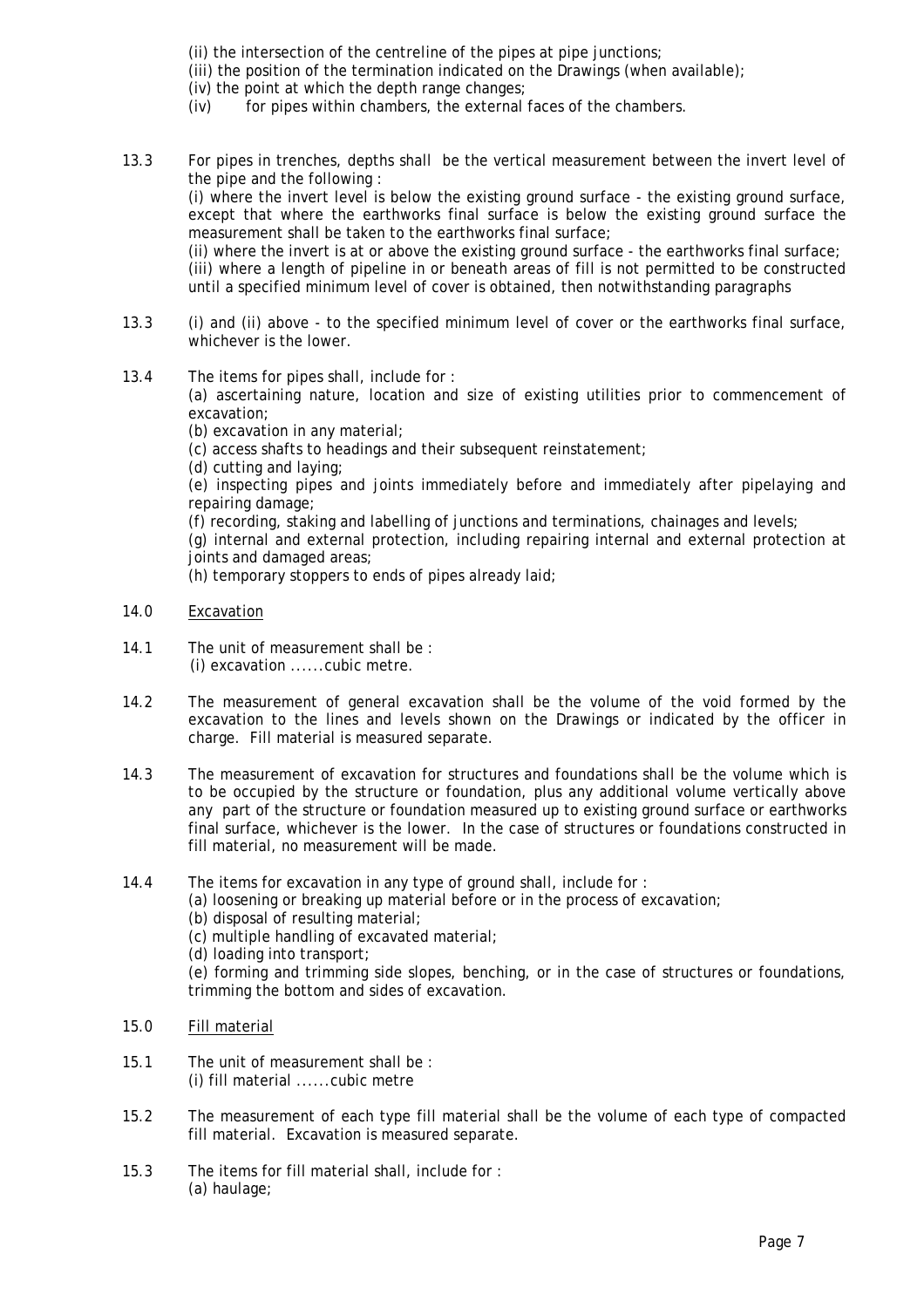(b) layering or depositing in locations indicated on the Drawings or as directed by the officer in charge;

(e) adjustment and control of moisture content;

(f) overfilling of areas of fill and subsequent removal;

(g) trimming and shaping to required levels and contours;

(h) compaction in layers as specified;

 (i) making good or replacing material which is allowed to become unsuitable for use in the permanent works;

(j) taking delivery of fill material;

 (k) completion of earthworks final surfaces any trials by the Contractor to demonstrate compaction methods different from those directed by officer in charge.

(l) compaction of overfilling of areas of fill;

 (m) compaction of additional fill material to replace fill material lost by settlement of, or penetration into, the underlying material;

(n) protection of formations;

# 16.0 Sub-Base, Road Base and Regulating Course

- 16.1 The units of measurement shall be : (i) sub-base ……cubic metre (ii) granular fill ......cubic metre (iii) regulating course ......tonne
- 16.2 The measurement of sub-base shall be the volume measured to the outlines shown on the Drawings or established on site.
- 16.3 The area of sub bases and granular fill shall be measured at the top surface. No deduction shall be made for openings each not exceeding one square metre.
- 16.4 The items for sub-base, granular fill and regulating course shall, include for:
	- (a) preliminary trial areas not accepted as part of the permanent works;

 (b) trials by the Contractor to demonstrate compaction methods different from those stated in the officer in charge;

(c) materials and attendance for sampling and testing carried out by the Engineer;

- (d) grading, measuring, mixing and deposition of materials;
- (e) spreading and compaction of deposited material in layers;
- (f) making joints;
- (g) curing cement treated materials;
- (h) edge supports;
- (i) protection and maintenance of surfaces;
- (j) shaping to cambers, falls and crowns;

# 17.0 Flexible Surfacings

17.1 The unit of measurement shall be :

 (i) base course, binder course, wearing course, base/wearing (combined mix) course ......square metre.

- 17.2 The area of flexible surfacing shall be measured at the top surface. No deduction shall be made for openings each not exceeding one square metre.
- 17.3 The items for flexible surfacing shall, include for :
	- (a) preliminary trial areas not accepted as part of the permanent works;
	- (b) trial mixes;
	- (c) preparation and cleaning of surfaces to receive bituminous materials;
	- (d) grading, measuring, mixing and deposition of materials;
	- (e) spreading and compaction of deposited material in layers;
	- (f) making joints;
	- (g) edge support;

 (h) protection of kerbs, masking and unmasking of drainage channels, manhole and catchpit covers, gully gratings, expansion joints, road studs and road markings, and obtaining clean lines;

(i) finishing up to abutting surfaces;

(j) filling core holes and compacting;

(k) protection and maintenance of surface;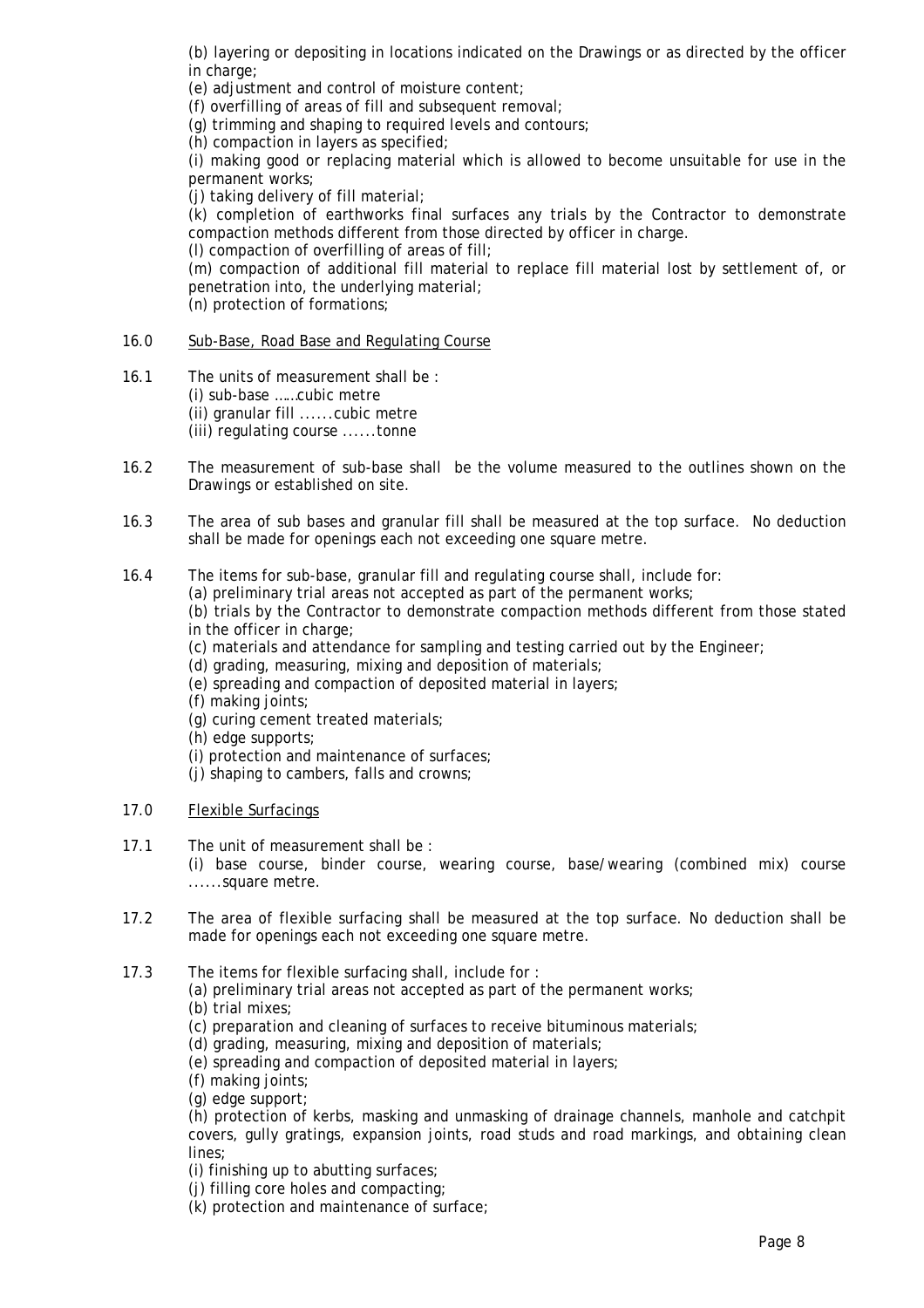(l) shaping to cambers, falls and crowns; (m) cleaning and sweeping.

## 18.0 Scrarifying and Milling

- 18.1 The unit of measurement shall be : (i) scarifying, milling ......cubic metre.
- 18.2 The area of scarifying and milling shall be measured at the top surface. No deduction shall be made for openings each not exceeding one cubic metre.
- 18.3 The items for scarifying and milling shall, include for : (a) protecting kerbs, channels, manhole and catch pit covers, gully gratings and expansion joints; (b) loading into transport;
	- (c) sweeping of area to take tack coat and flexible layers
	- (d) finishing up to abutting surfaces.
- 19.0 Concrete Pavement
- 19.1 The unit of measurement shall be : (i) any paved concrete areas .......square metre.
- 19.2 The area of concrete pavement shall be measured at the top surface. No deduction shall be made for openings each not exceeding one square metre.
- 19.3 Items for concrete pavement shall include for :
	- (a) preliminary trial lengths not accepted as part of the permanent works;
	- (b) trial mixes;
	- (c) longitudinal, expansion, contraction, warping, construction and isolation joints;
	- (d) mixing, depositing, spreading, compaction and finishing;
	- (e) concrete in infill slabs at covers, frames and other hardware;
	- (f) forming or sawing grooves and cleaning;
	- (g) surface texturing, curing and protection;
	- (h) forming recesses, openings and bays;
	- (i) shaping to falls;
	- (j) finishing up to abutting surfaces;
	- (k) preparing surfaces including removing existing concrete and joints;
	- (l) protection of completed pavement.
- 20.0 Paving (any type)
- 20.1 The unit of measurement shall be : (i) paving (any type) ......square metre.
- 20.2 The area of paving (any type) shall be measured at the top surface. No deduction shall be made for openings each not exceeding one square metre.
- 20.3 The items for paving (any type) shall, include for :-
	- (a) laying and compacting sand bed;
	- (b) laying, bedding and compacting slabs or blocks, including all cutting;
	- (c) filling and compacting joints;
	- (d) mortar or concrete seal against abutting surfaces;
	- (e) removing and replacing damaged units;
	- (f) taking measures to prevent the ingress of water during laying, bedding and compaction;
	- (g) protection of formation.
- 21.0 Footways
- 21.1 The unit of measurement shall be : (i) footways ......square metre.
- 21.2 The area of footways shall be measured at the top surface. No deduction shall be made for openings each not exceeding one square metre.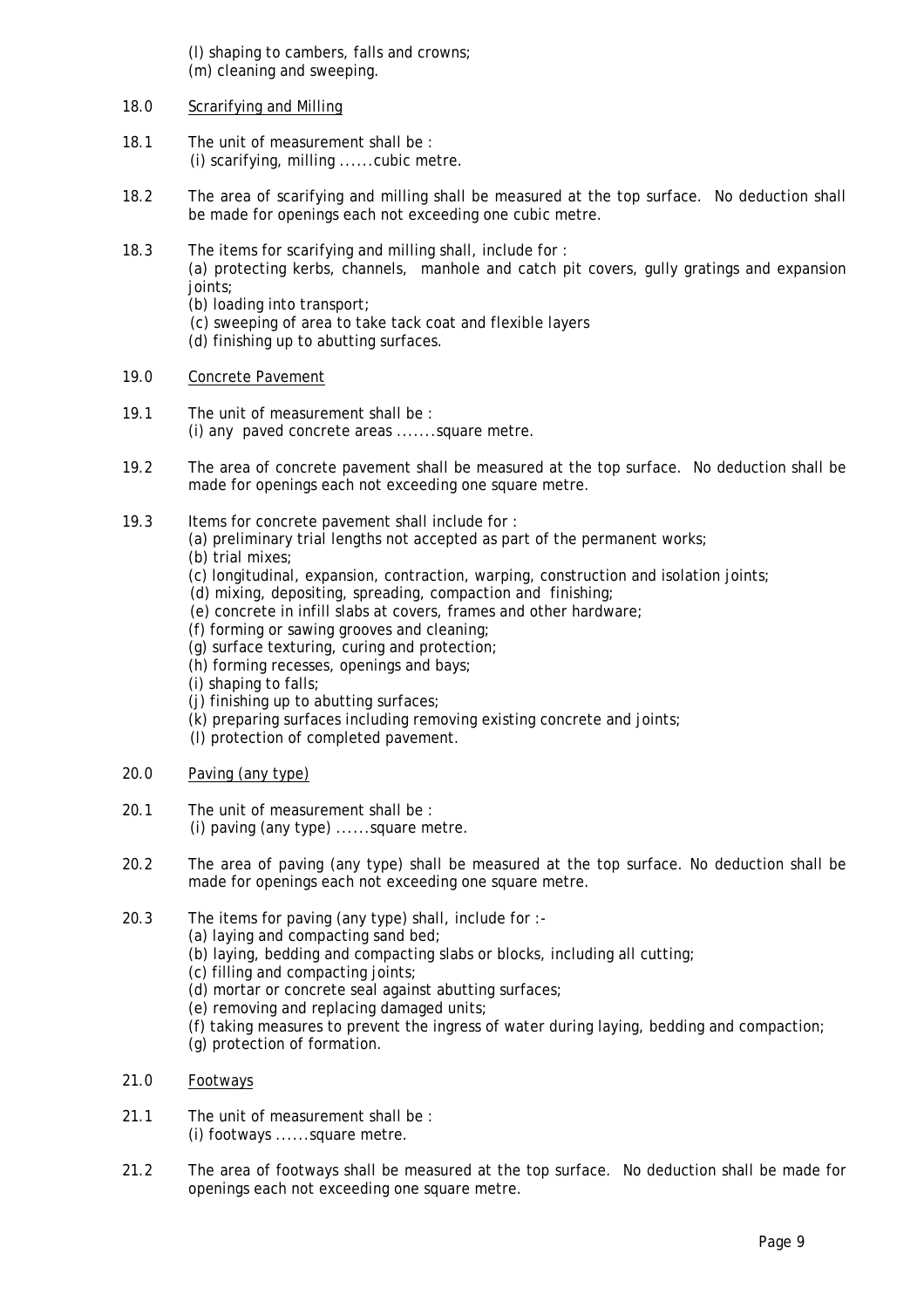- 21.3 The items for footways shall, include for : (a) laying and compaction of sub-base; (b) grading, measuring, mixing, deposition, spreading and compaction; (c) protection of kerbs, masking and unmasking of drainage channels, manholes and catchpit covers, gully gratings and expansion joints; (d) making, filling and sealing joints; (e) finishing up to abutting surfaces; (f) surface texturing, curing and protection.
- 22.0 Kerbs
- 22.1 The units of measurement shall be : (i) kerb ......metre run.
- 22.2 The items for kerbs shall, include for :
	- (a) trial mixes;
	- (b) excavation / cutting in any material;
	- (c) disposal of surplus excavated material;
	- (d) formwork;
	- (e) foundation and backing;
	- (f) bedding, jointing, pointing and cutting;
	- (g) making, filling and sealing joints;
	- (h) surface texturing, curing and protection;
	- (i) building in gully grating and frames and overflow weirs;
	- (j) reinstating and finishing to abutting surfaces.
- 23.0 Formwork
- 23.1 The units of measurement shall be : (i) formwork ......................................................................square metre.
- 23.2 The measurement of formwork shall, subject to the qualifications stated below, be the area of formwork which is in contact with the finished concrete together with the area of the openings in such finished concrete provided that the size of the openings does not exceed one square metre each.
- 23.3 Formwork shall not be measured :

(a) to construction joints;

 (b) to holes, ducts, pockets, sockets, mortices and the like not exceeding 0.15 cubic metres each in volume;

 (c) to individual fillets, chamfers, splays, drips, rebates, recesses, grooves and the like not exceeding 100 millimetres total girth measured on the faces in contact with the concrete; (d) to edge of concrete in blinding layers;

(e) to upper surfaces of concrete inclined at an angle of 15° or less to the horizontal

(f) no extra over shall be taken into consideration for curved forwork.

- 23.4 Where concrete other than blinding concrete is placed in structural foundations, formwork shall be measured to the sides of such concrete foundations regardless of whether any formwork is used, except where it is expressly stated that the concrete is to be cast against the soil face.
- 23.5 The items for formwork shall, include for :

 (a) falsework, fabrication, erection, centering, levelling and fixing in position, and taking all measures necessary to produce the required shapes of concrete;

- (b) forming cambers and falls;
- (c) ties and components;

 (d) linings, release agents, surface retarders or other measures necessary to produce the required finish to the surfaces of the concrete;

(e) cutting and fitting around projecting members, pipes, reinforcement and the like;

 (f) individual fillets, chamfers, splays, drips, rebates, recesses, grooves and the like, not exceeding 100 millimetres total girth measured on the faces in contact with the concrete;

(g) sealing joints between formwork panels and adjoining surfaces and components;

(h) striking, taking down and removing;

(i) protection of concrete surfaces;

(j) any additional concrete provided in lieu of formwork to fill overbreak or working space.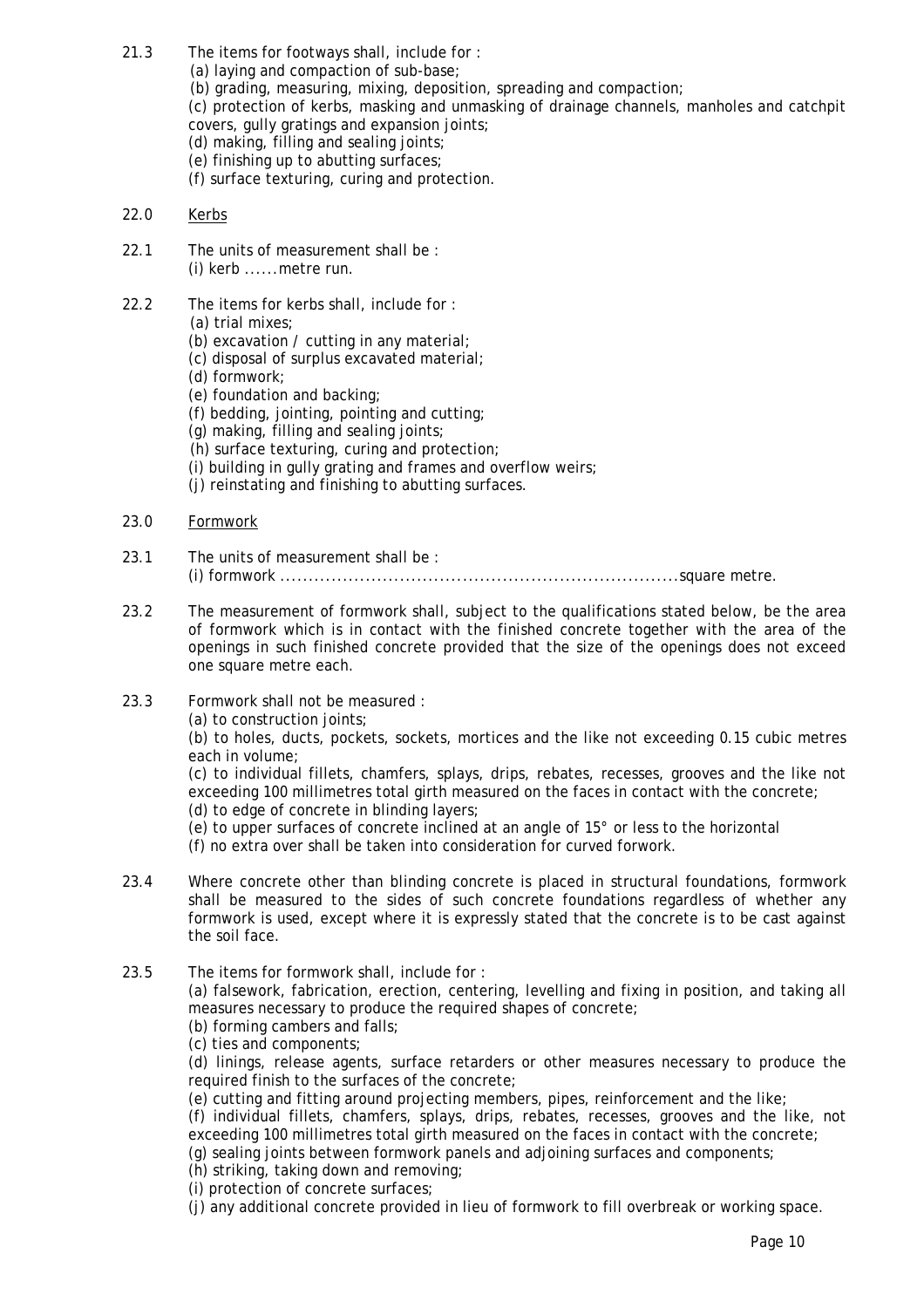- 24.0 NOT USED
- 25.0 In Situ Concrete
- 25.1 The unit of measurement shall be : (i) concrete ......cubic metre.
- 25.2 No deduction shall be made for :

 (a) built-in items, holes, ducts, pockets, sockets, mortices and the like each not exceeding 0.15 cubic metres in volume;

(b) reinforcement;

 (c) individual fillets, chamfers, splays, drips, rebates, recesses, grooves and the like not exceeding 100 millimetres in girth measured on the faces in contact with the formwork; (d) admixtures.

- 25.3 The items for concrete shall, include for :
	- (a) trial mixes and plant trials;

 (b) mixing, placing in or against any surface, including soil faces where required, compaction and finishes to unformed surfaces;

- (c) curing and protection;
- (e) falls, cambers and shaped profiles;

(f) weep pipes, pipe sleeves and the like;

 (g) construction joints (whether shown or not on the Drawings), skewbacks, stunt ends, steppings, bonding chases and the like, including formwork, waterbars and waterstops;

 (h) holes, pockets, mortices casting in items and the like, each not exceeding 0.15 cubic metres in volume, including formwork;

(i) ducts and sockets;

- (k) concrete to fill over-break and working space;
- (l) filling of tie bar holes;
- (m) underlay and sliding layers;

(p) in the case of concrete placed in water, use of tremie or placing concrete in bags;

- 26.0 Pre Cast Concrete
- 26.1 The term "precast" applies to any concrete unit cast on Site but not in its final position and to concrete units manufactured off the Site.
- 26.2 The units of measurement shall be : (i) precast copings and the like of uniform cross section ......metre run. (ii) precast members, slabs, units and specially moulded blocks .....number.
- 26.3 The items for precast concrete shall, include for :
	- (a) trial mixes and plant trials;
	- (b) formwork;
	- (c) reinforcement;

(d) surface finishing, curing and protection;

(e) treatment to concrete faces;

(f) fillets, chamfers, splays, drips, rebates, recesses, grooves and the like;

 (g) forming holes, ducts, pockets, sockets, mortices and the like, and casting-in items as required, including formwork;

(h) matching members as required for side by side construction;

 (i) marking members for identification, date of casting and lifting points and delivery in matching sequence;

(j) lifting devices, bearing plates and removal;

(k) erection and fixing in final position;

(l) temporary supports and connections to prevent displacement;

(m) bedding, jointing and pointing, including cramps, dowels or other fixing devices;

(n) sealing between and under units and members, including formwork;

(o) cutting and trimming;

 (p) in the case of the precast prestressed members and the like, ducts, tendons and stressing (including partially stressing) and grouting internal tendons;

 (q) in the case of precast and precast prestressed members and the like, for incorporation in in-situ post tensioned prestressed construction, forming and installing tendon ducts to profile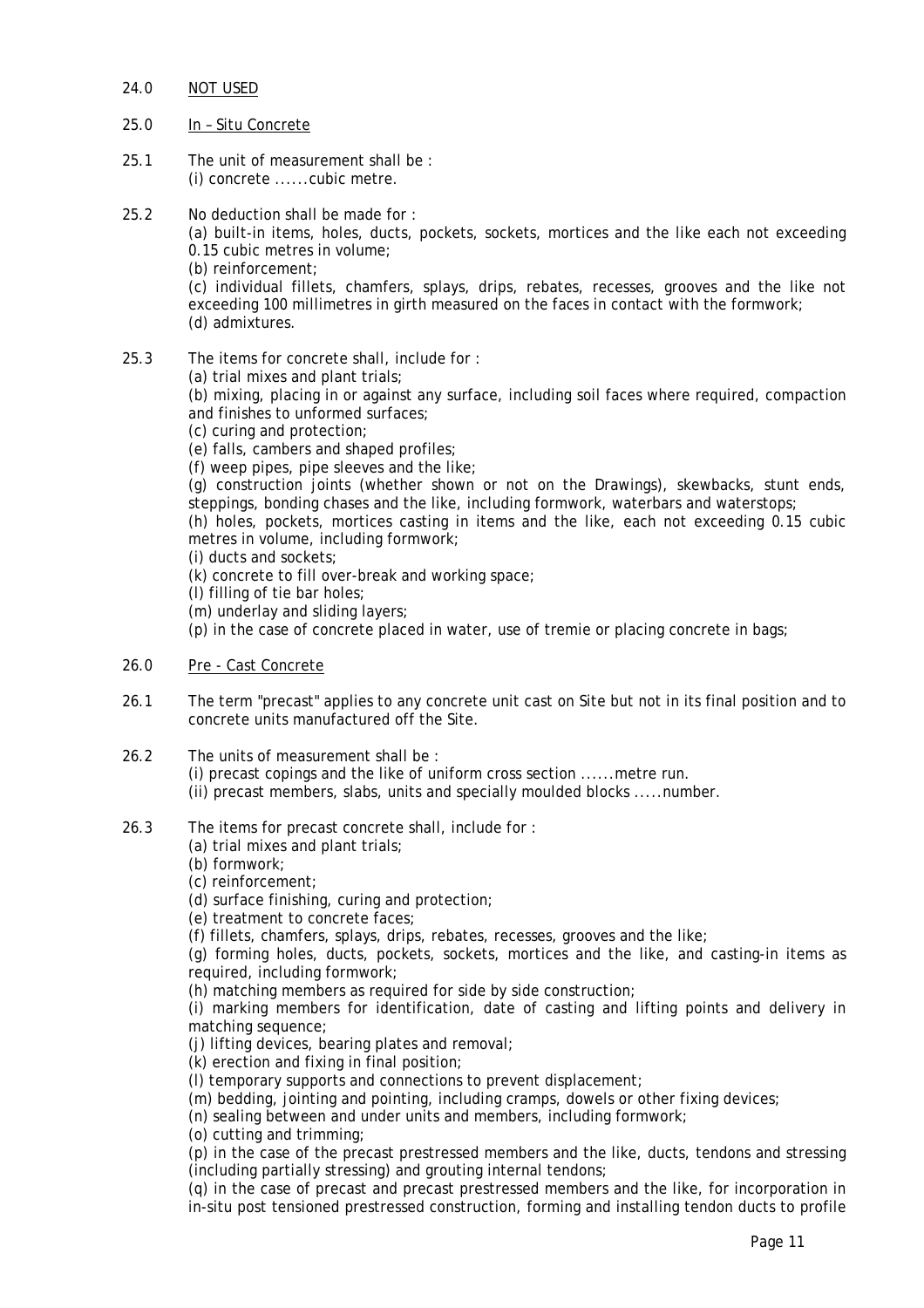and sealing, forming recesses in the concrete for anchorages and jack seatings, bearing plates, reinforcing helices, grout inlets, vents and other components, including casting in. (r) grouting key.

- 27.0 Waterproofing
- 27.1 The unit of measurement shall be : (i) waterproofing ......square metre.
- 27.2 The measurement shall be the area of the surface covered. No deduction shall be made for openings each not exceeding one square metre.
- 27.3 The items for waterproofing shall, include for :

(a) preparation, cleaning and drying surfaces, including levelling courses;

 (b) priming including protecting primed surfaces, adhesive coats, undercoats and all intermediate coats;

(c) laying to cambers and falls;

 (d) forming nibs, angle fillets, drips, chases, external angles, mitres, stops, flashings and the like;

- (e) forming joints and overlaps;
- (f) sealing at edges and around interruptions and projections;
- (g) temporary protection measures and subsequent removal;
- (h) temporary measures to provide for drainage of surface water;

(i) curved work.

- 28.0 Masonry
- 28.1 The unit of measurement shall be :
	- (i) blockwork ......square metre.
	- (ii) rubble structures ......cubic metre.
	- (iii) mass masonry ......cubic metre.
	- (ii) masonry facing, masonry walls ....................................square metre.
	- (iii) coping, specially shaped and dressed string courses, arches and the like ......metre run.
- 28.2 Measurement for blockwork shall be the length along the centreline multiplied by the vertical height stating the thickness. No deduction shall be made for openings each not exceeding 0.10 square metres.
- 28.3 For mass masonry no deduction shall be made from the measurement for voids each not exceeding 0.15 cubic metres.
- 28.3 Items for blockwork and masonry shall, include for:
	- (a) jointing, pointing and fair-faced work, including rough and fair cutting;
	- (b) brick copings, bands, plinths, corbels, sills, bull-noses and the like;
	- (c) forming chases, rebates, recesses, angles, quoins and the like;
	- (d) ties, dowels, cramps, joggles and the like;
	- (e) centering and temporary supports;
	- (f) bonding into existing work;
	- (g) filling the cavity between the brickwork and the backing;
	- (h) construction and subsequent demolition of trial panels.
- 29.0 Planting Works
- 29.1 The units of measurement shall be :
	- (i) trees, shrubs and other stated plants ......number.
	- 29.2 The items for trees, shrubs and other stated plants shall, include for:
	- (a) excavation, backfill and disposal off Site of all surplus and unsuitable material;
	- (b) fertilising, soil conditioning, mulching and top dressing as necessary;
	- (c) watering, weeding and pruning;
	- (d) stakes, ties, guys, sleeves and adjusters;
	- (e) reinstatement of soil.
- 30.0 NOT USED